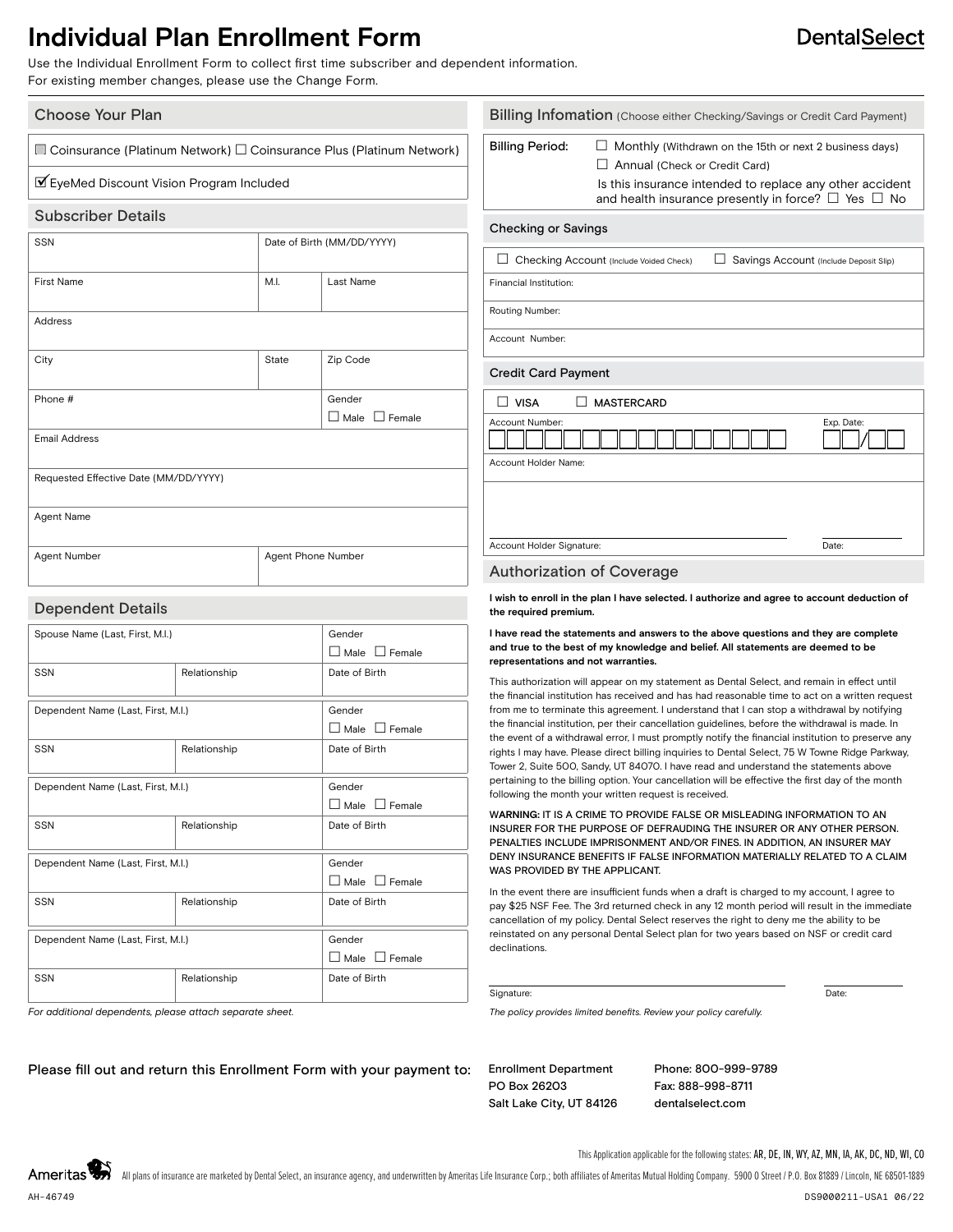# **Regulatory Notes**

## **DentalSelect**

### **Review your policy carefully**

In several states, we are required to advise you of the following: Any person who knowingly and with intent to defraud provides false, incomplete, or misleading information in an application for insurance, or who knowingly presents a false or fraudulent claim for payment of a loss or benefit, is guilty of a crime and may be subject to fines and criminal penalties, including imprisonment. In addition, insurance benefits may be denied if false information provided by an applicant is materially related to a claim. (State-specific statements below.)

**Alabama:** Any person who knowingly presents a false or fraudulent claim for payment of a loss or benefit or who knowingly presents false information in an application for insurance is guilty of a crime and may be subject to restitution fines or confinement in prison, or any combination thereof.

**Alaska:** A person who knowingly and with intent to injure, defraud, or deceive an insurance company files a claim containing false, incomplete, or misleading information may be prosecuted under state law.

**Arizona:** For your protection Arizona law requires the following statement to appear on this form. Any person who knowingly presents a false or fraudulent claim for payment of a loss is subject to criminal and civil penalties.

**Arkansas:** Any person who knowingly presents a false or fraudulent claim for payment of a loss or benefit or knowingly presents false information in an application for insurance is guilty of a crime and may be subject to fines and confinement in prison.

**California:** For your protection California law requires the following to appear on this form: Any person who knowingly presents false or fraudulent claim for the payment of a loss is guilty of a crime and may be subject to fines and confinement in state prison. California law prohibits an HIV test from being required or used by health insurance companies as a condition of obtaining health insurance coverage. For policies issued, amended, delivered, or renewed in California, dependent coverage includes individuals who are registered domestic partners and their dependents.

 **No Cost Language Services.** You can get an interpreter and have documents read to you in your language. For help, call us at the number listed on your ID card or 877-233-3797. For more help call the CA Dept. of Insurance at 800-927-4357.

 **Servicios de idiomas sin costo.** Puede obtener un intérprete y que le lean los documentos en español. Para obtener ayuda, llámenos al número que fi gura en su tarjeta de identifi cación o al 877-233-2797. Para obtener más ayuda, llame al Departamento de Seguros de CA al 800-927-4357.

**Colorado:** It is unlawful to knowingly provide false, incomplete, or misleading facts or information to an insurance company for the purpose of defrauding or attempting to defraud the company. Penalties may include imprisonment, fines, denial of insurance and civil damages. Any insurance company or agent of an insurance company who knowingly provides false, incomplete, or misleading facts or information to a policyholder or claimant for the purpose of defrauding or attempting to defraud the policyholder or claimant with regard to a settlement or award payable from insurance proceeds shall be reported to the Colorado division of insurance within the department of regulatory agencies.

**Delaware:** Any person who knowingly, and with intent to injure, defraud or deceive any insurer, files a statement of claim containing any false, incomplete or misleading information is guilty of a felony.

**District of Columbia:** WARNING: It is a crime to provide false or misleading information to an insurer for the purpose of defrauding the insurer or any other person. Penalties include imprisonment and/or fines. In addition, an insurer may deny insurance benefits if false information materially related to a claim was provided by the applicant. Individuals may be charged a one-time application fee that will not exceed \$35. Billing fees will be applied on a per bill basis and may be reduced for bills paid on an automatic basis (credit card, bank withdraw, etc.) This billing fee will not exceed \$8 per bill.

**Florida:** Any person who knowingly, and with intent to injure, defraud or deceive any insurer files a statement of claim or an application containing any false, incomplete, or misleading information is guilty of a felony of the third degree.

**Georgia:** Any person who, with intent to defraud or knowing that he is facilitating a fraud against insurer, submits an application or files a claim containing a false or deceptive statement may have violated state law.

**Idaho:** Any person who knowingly, and with intent to defraud or deceive any insurance company, files a statement or claim containing any false, incomplete, or misleading information is guilty of a felony.

**Indiana:** A person who knowingly, and with intent to defraud an insurer files a statement of claim containing any false, incomplete, or misleading information commits a felony.

**Kentucky:** Any person who knowingly and with intent to defraud any insurance company or other person files a statement of claim containing any materially false information or conceals, for the purpose of misleading, information concerning any fact material thereto commits a fraudulent insurance act, which is a crime.

**Louisiana:** Any person who knowingly presents a false or fraudulent claim for payment of a loss or benefit or knowingly presents false information in an application for insurance is guilty of a crime and may be subject to fines and confinement in prison.

**Maine:** It is a crime to knowingly provide false, incomplete or misleading information to an insurance company for the purpose of defrauding the company. Penalties may include imprisonment, fines, or a denial of insurance benefits.

**Maryland:** Any person who knowingly or willfully presents a false or fraudulent claim for payment of a loss or benefit or who knowingly or willfully presents false information in an application for insurance is guilty of a crime and may be subject to fines and confinement in prison.

**Massachusetts:** This policy may be subject to waiting periods and limitations. Please refer to your Policy. This Policy is renewable at Your option unless: (1) Your Renewal Premium is not received before the Grace Period ends; (2) We refuse to renew all Policies of this form in Your state of residence; or (3) Subject to the termination provisions provided herein. No refusal of renewal will affect an existing claim.

**Minnesota:** A person who files a claim with intent to defraud or helps commit a fraud against an insurer is guilty of a crime.

**Nebraska:** Any person who, with intent to defraud or knowing that he is facilitating a fraud against insurer, submits an application or files a claim containing a false or deceptive statement may have violated state law.

**New Hampshire:** Any person who with a purpose to injure, defraud, or deceive any insurance company, files a statement of claim containing any false, incomplete, or misleading information is subject to prosecution and punishment for insurance fraud, as provided by RSA 638.20

**New Jersey:** Any person who knowingly files a statement of claim containing any false or misleading information is subject to criminal and civil penalties.

**New Mexico:** Any person who knowingly presents a false or fraudulent claim for payment of a loss or benefit or knowingly presents false information in an application for insurance is guilty of a crime and may be subject to civil fines and criminal penalties. **This type of plan is NOT considered "minimum essential coverage" under the Affordable Care Act and therefore does not satisfy the individual mandate that you have health insurance coverage. If you do not have other health insurance coverage, you may be subject to a federal tax penalty.**

**New York:** Any person who knowingly and with intent to defraud any insurance company or other person files an application for insurance or statement of claim containing any materially false information, or conceals for the purpose of misleading, information concerning any fact material thereto, commits a fraudulent insurance act, which is a crime, and shall also be subject to a civil penalty not to exceed five thousand dollars and the stated value of the claim for each such violation.

**North Carolina:** After 2 years from the date of issue or reinstatement of this policy, no misstatements made by the applicant in the application shall be used to void the policy or deny a claim for loss commencing after the expiration of such 2 year period.

**Ohio:** Any person who, with intent to defraud or knowing that he is facilitating a fraud against an insurer, submits an application or files a claim containing a false or deceptive statement is guilty of insurance fraud.